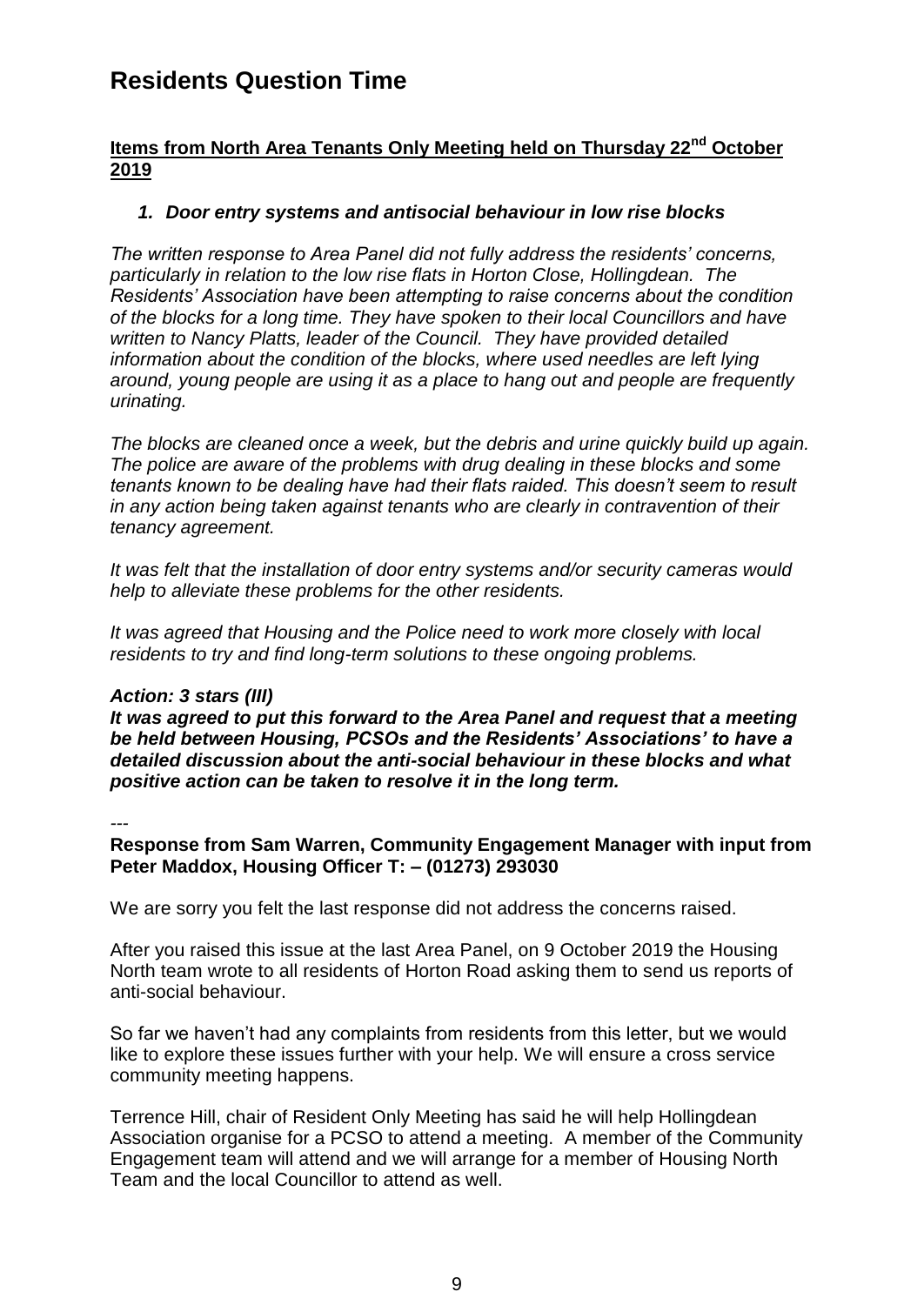If the association can bring some residents to this problem solving meeting we can discuss in person, help form a clearer picture of the ASB whether related to drugs, noise, or physical behaviours, in Horton Road. We can together help residents to report experiences clearly from the recent past and also, importantly how to and why they should report in the future to Housing.

#### **For information:**

Our Estates Services team have confirmed that they have seen no signs of drug use, urine or ASB of any kind during the past 2 months since this were raised as an issue. This team will always record the discovery of sharp or drug paraphernalia.

We have not heard from the police/ PSCO regarding the allegations of drug dealing within the blocks. Our working protocol with the police is that they may supply us with information about a specific address which we may take some form of tenancy action on. We are not privy to police information otherwise. Without an address, we are unable to request this information to target suspected dealers.

We have checked with your local Councillors group to find out if they have any information or reports about drug dealing or ASB. They are not aware of any complaints from either residents or the association, other than the discussions at the North Area Panel. We would like to help both the association members and local residents report issues effectively.

------------------------------------------------------------------------------------------------------------------

### **2. Fire at Hollingdean refuse and recycling depot**

*The written response to Area Panel stated that Public Health England 'have not raised any significant public health issues for us to address locally'. It also stated that 'Officers have written to five local GP practices requesting any relevant activity subsequent to the event'.*

*Hollingdean Residents Association is concerned about this response because they have spoken to 26 local residents who have had to go to their doctor or the hospital due to the effect of smoke inhalation following the fire at the Cityclean depot.*

*They are also concerned that the Council won't publish the list of five GPs surgeries they have been in contact with. Thousands of local residents use GP surgeries outside the area, so the statistics the Council are collecting will not necessarily give a full picture of the situation.*

*There is also concern that:*

- *The Council have now closed their enquiry into the impact of the fire*
- *There isn't a siren at the depot to act as an early warning system for local residents*
- *There isn't a sprinkler system at the depot*
- *The Council didn't call a meeting to discuss the impact of the fire with local residents, leaving it to Nettleton and Dudeney Residents Association to organise*
- *The Council hasn't contacted local residents to assess the impact of the fire on them*
- *The Council isn't acknowledging that fumes from the burning of household rubbish could contain toxic particles*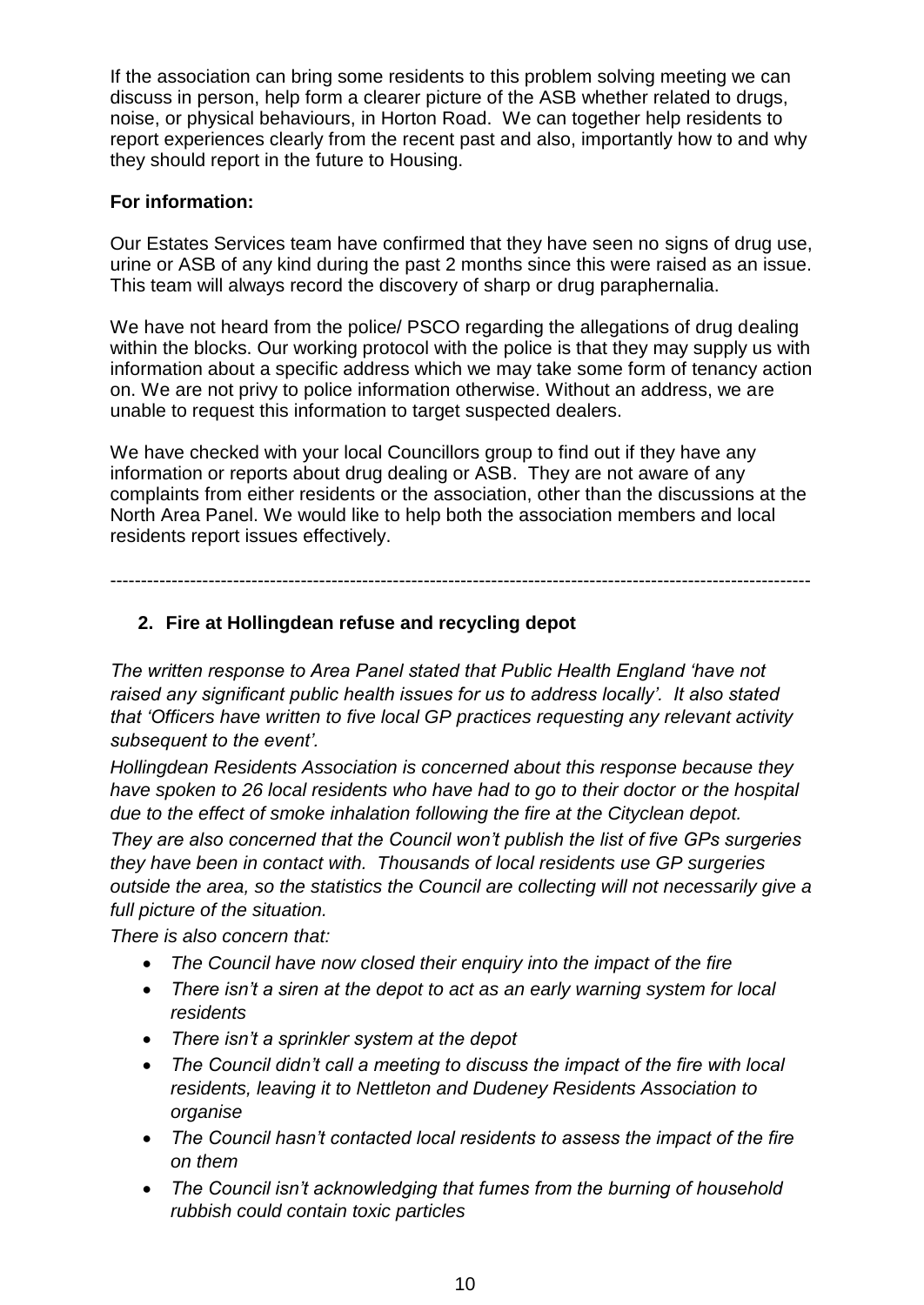#### *Action 3 stars*

*It was agreed to put this forward to the Area Panel and request a response to the concerns listed above, plus details of which GP surgeries the Council has a contacted and what responses have been received from them.*

#### **Collated response by Emma Mcdermott, Head of Communities, Equality and Third Sector**

The Fire Service is the lead agency during a fire. Senior council staff were on-site during the fire at the Waste Transfer Station, liaising closely with the East Sussex Fire & Rescue service (ESFR) and followed their advice scrupulously.

Senior council and Veolia staff met with residents on Friday 20 September at which the council committed to reconvening another residents meeting, including ward councillors, once the investigation by the Fire Service has been completed. The results of the investigation will be used to inform plans of both Veoila (who operate the site) and the council for any changes required at the site.

At the time of writing this response, we are still awaiting the report from ESFR. The investigations will be completed over the next few weeks and a public meeting will be held in the New Year once we have completed our lessons learned review.

The Hollingdean Integrated Waste Facility consists of three separate buildings, the Materials Recovery Facility(MRF), the Waste Transfer Station (WTS) and the Visitor Centre. The fire was in the Waste Transfer Station. The Materials Recovery Facility has a full automatic sprinkler system. The Waste Transfer Station and Visitor Centre have smoke and fire detection only.

Veolia are working with East Sussex Fire and Rescue service to identify the best fire detection and management system for the Waste Transfer Station. This may be a sprinkler system.

In the meantime, Veolia has created a Quarantine Bay. Should any waste be received that is assessed as having an increased fire risk, it will be placed in the Quarantine Bay. Furthermore, material storage within the Waste Transfer Station has been reviewed and additional fire-break walls installed.

The materials in the Waste Transfer Station were non-hazardous standard waste from streets and seafront rubbish bins.

Health advice with regard to the health impact on local residents during and after the Hollingdean Waste Transfer fire on the 26 August 2019, was provided by East Sussex Fire and Rescue Service (ESFR) and subsequently by Brighton and Hove City Council. This advice was provided by Public Health England (PHE).

Public Health England's Surrey and Sussex Health Protection Team were contacted by the council's Emergency Planning Team on the morning of Bank Holiday Monday 26th August 2019 who confirmed that the correct advice was being issued. Health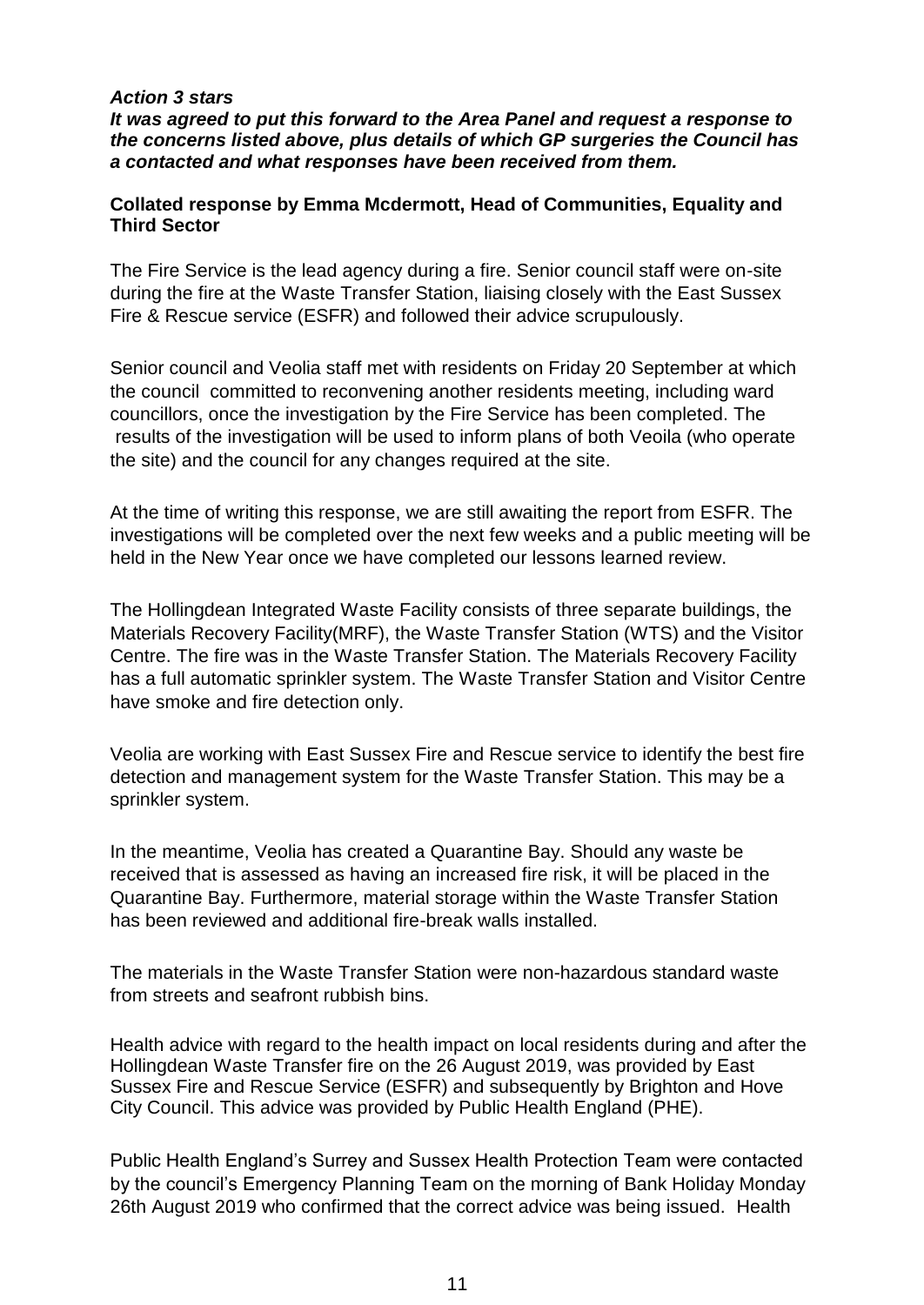messages were sent out through the council's corporate communication channels. This included information on the potential short term impact of the smoke and advice on seeking medical help. Housing staff texted all immediate residents a link to the Public Health England agreed health advice.

The council's Public Health staff communicated with five local GP practices, nearest the Hollingdean depot by email on the 28 August and subsequently followed up with those who did not reply either by email or phone. The email explained about the fire and noted that a few local people had felt unwell and expressed concerns to the council. The email also enquired if the five practices had noted anything of clinical significance relating to the fire. The practices were Park Crescent, Preston Park, St Peters, Beaconsfield and Stamford.

Additionally, Public Health staff from Brighton and Hove City Council discussed this issue with the Clinical Commissioning Group (CCG) clinical leads. The CCG had not been notified or made aware of any concerns. The council's Director for Health & Adult Social Care also contacted A&E at Royal Sussex County Hospital on Monday 26 August to see if they were aware of any cases related to the fire and it was reported that this was not the case.

The council's Public Health team liaised with Public Health England South East to review whether further action was required. This included data collection to identify anyone who may have had symptoms related to the fire. The local Public Health England team consulted the national PHE Centre for Radiation, Chemical, Environmental Hazards (CRCE) for advice. PHE recommended that with no ongoing exposure, no further public health action (including data collection) was recommended in response to this incident.

This advice was based on the following factors:

- The size and type of fire and
- The plume

CRCE reviewed modelling of the plume obtained from Met Office Chemical Meteorology Office (CHEMET). This indicated it is likely that the plume from the fire passed over Preston Park. They reviewed historical Air Quality Monitoring data from the monitoring station at Preston Park. The station doesn't monitor particulates but does record Nitrogen Oxides (NOx). This is a marker for potential pollution from the fire. There were no recorded exceedances of hourly NOx targets after the fire.

It is likely that there will have been respiratory health effects of short term exposure to air pollution/ products of combustion (PoC), which would usually resolve within a few days. Short term exposure to air pollution/PoC is known to cause asthma and Chronic Obstructive Pulmonary Disease exacerbations. The advice was that these should be clinically managed and did not require public health action.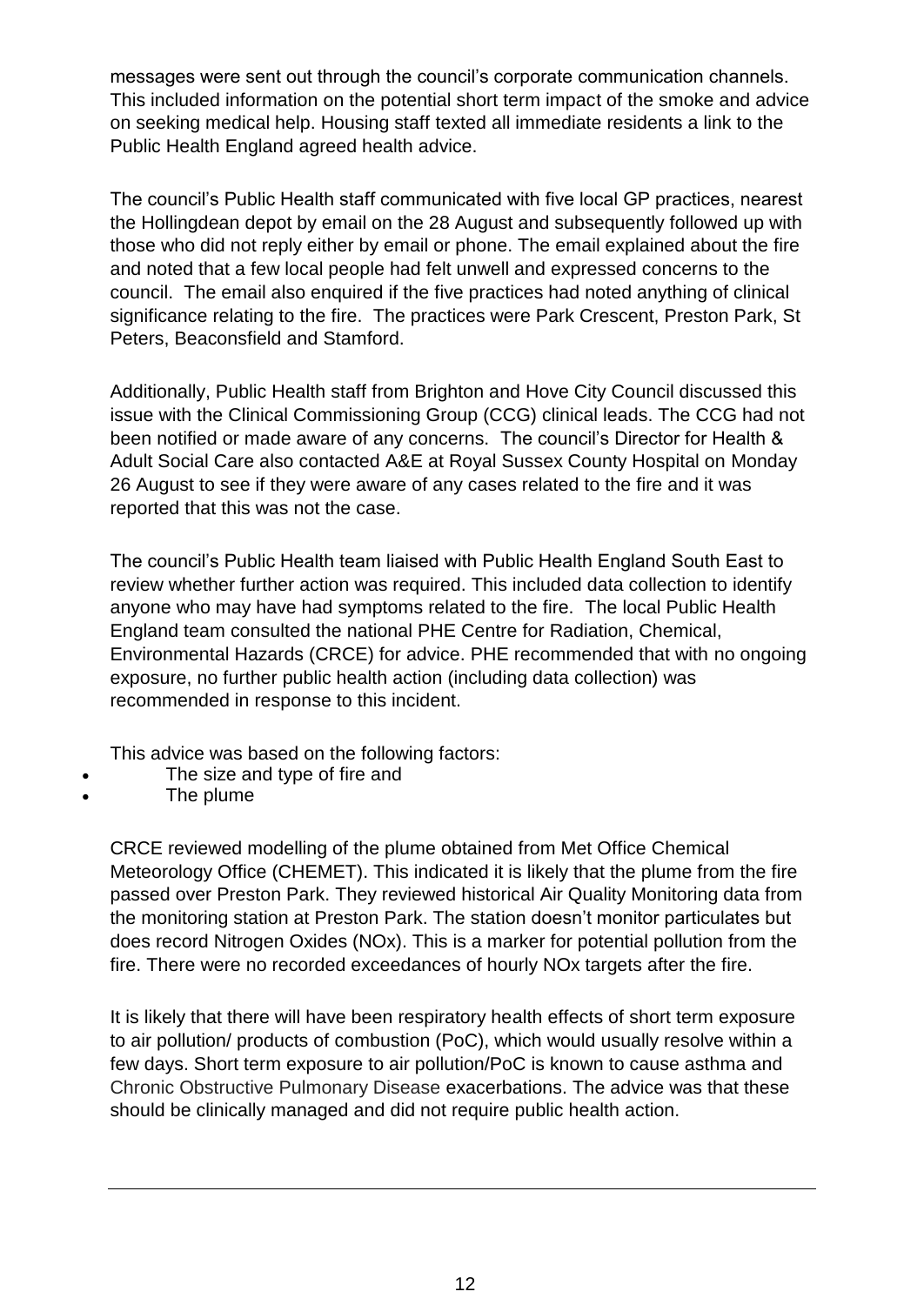#### *3. Estate Development Budget*

*Coldean Independents want to submit a bid for a vandal proof bench. They had*  been told by their CEO to look online for the cheapest suitable bench. The meeting *felt that it is not the responsibility of the local Association to source items for EDB bids, but that this is the role of the CEO or Mears EDB Project Team. Action: 3 stars (III) It was agreed to put this forward to the Area Panel and ask for clarification on the role of CEOs and Mears EDB Project Team in sourcing items.*

#### **Response from Sam Warren, Community Engagement Manager**

Our Community Engagement Officers offers support to residents groups to achieve their aims.

With EDB it is responsibility of the group to say what they want and do some research to find a suitable item that fits their needs. The CEO can help and advise them to do that, particularly so that people learn to do that for themselves next time.

We wouldn't be able to do it for groups however partly because it would limit our capacity to help more groups but more significantly, there wouldn't be any leaning or empowerment for next time.

The Mears EDB project team can sometimes also advise with best suppliers based on previous bid and experience. For example, bids have been made in the past for outdoor street benches or indoor communal lounge chairs so we have suppliers we know and are good quality.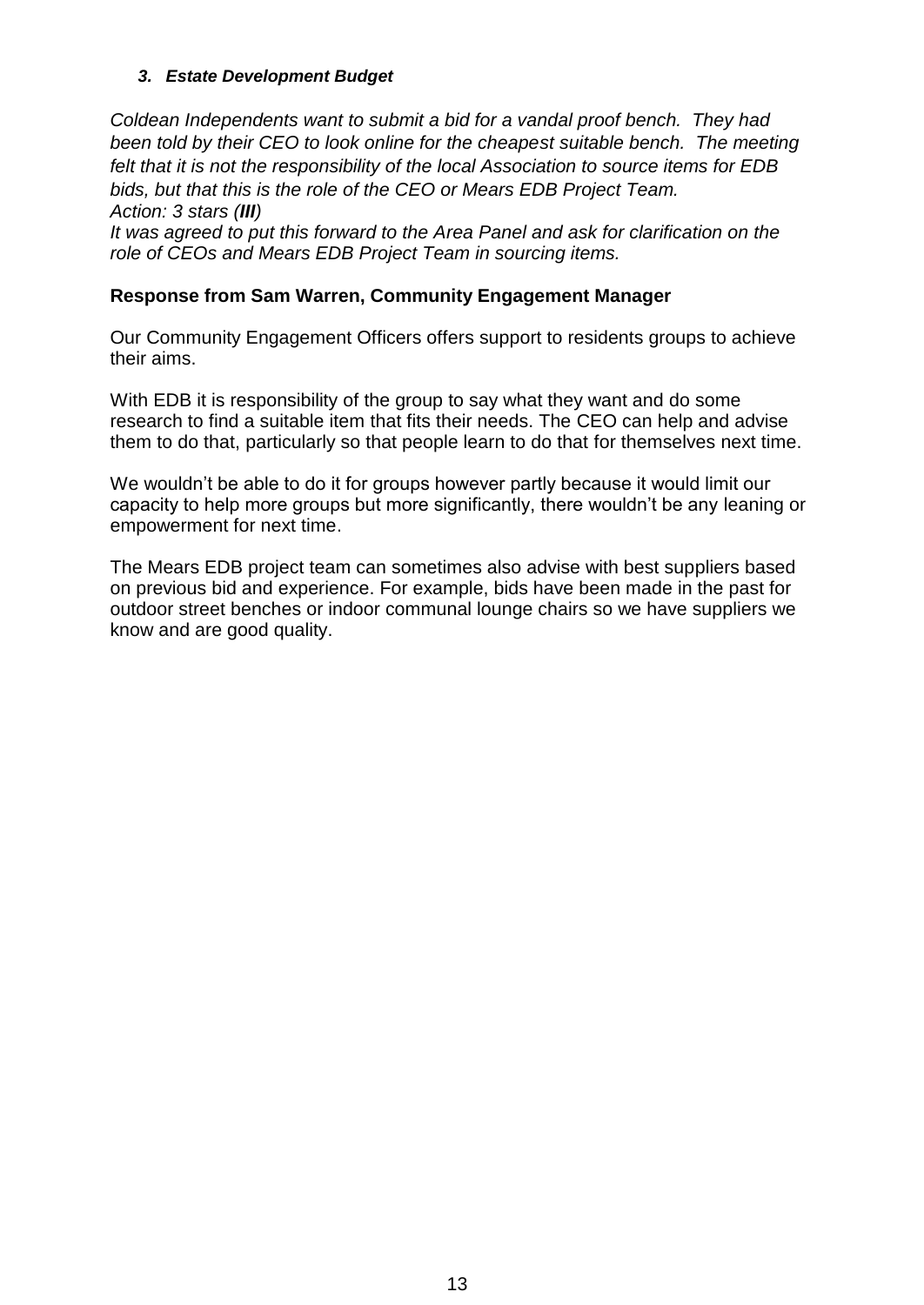# **Residents Question Time**

## **Items from East Resident Only Minutes 28/10/19**

#### **1. Antisocial Behaviour**

The East Resident Only meeting raised concerns about antisocial behaviour at Robert Lodge to the Area Panel. The written response stated

"In order to take action against someone's tenancy we need written evidence from witnesses with details of times, dates and details of the incidents they have witnessed. We will then work with witnesses and other agencies to tackle the problem." and "…we rely on residents to report details of incidents that they have witnessed so that we have the evidence in order to take the appropriate action." However, many residents, especially those who are elderly, are too scared to report incidents of antisocial behaviour or to be seen to be doing so. They are even too scared to have visits from Housing Officers or the Police for fear of repercussions. The meeting felt that Housing could be doing more to listen to the information provided to them by residents and then to collect evidence in a way that will not impact on or implicate elderly or vulnerable residents who are being affected by antisocial behaviour. Suggestions were made about the use of professional witnesses or clandestine CCTV.

#### Action: 3 stars (III)

It was agreed to put this forward to the Area Panel and request that Housing review procedures for collecting evidence in cases of antisocial behaviour with a view to supporting witnesses and understanding their vulnerabilities.

## **Response from Richard Jordan-Penswick, Housing Manager T: 01273 294650**

When considering taking action against a person's tenancy the Housing service considers all the evidence that is available, including direct evidence from a witness or victim of the behaviour, evidence from professional witnesses including Field Officers, the Police and other officers. Housing will use photographic evidence, video and CCTV where we are legally able to do so.

The Housing service is keenly aware that victims of nuisance can often be too scared to give evidence in legal proceedings and cases frequently go forwards with evidence presented in an anonymised form with no identifying information. The service operates enhanced service standards to victims of nuisance in order to both provide support and to keep individuals informed of progress. The victim support service has been highly effective in ensuring the progression of a number of complex cases where reporters have been concerned for their safety.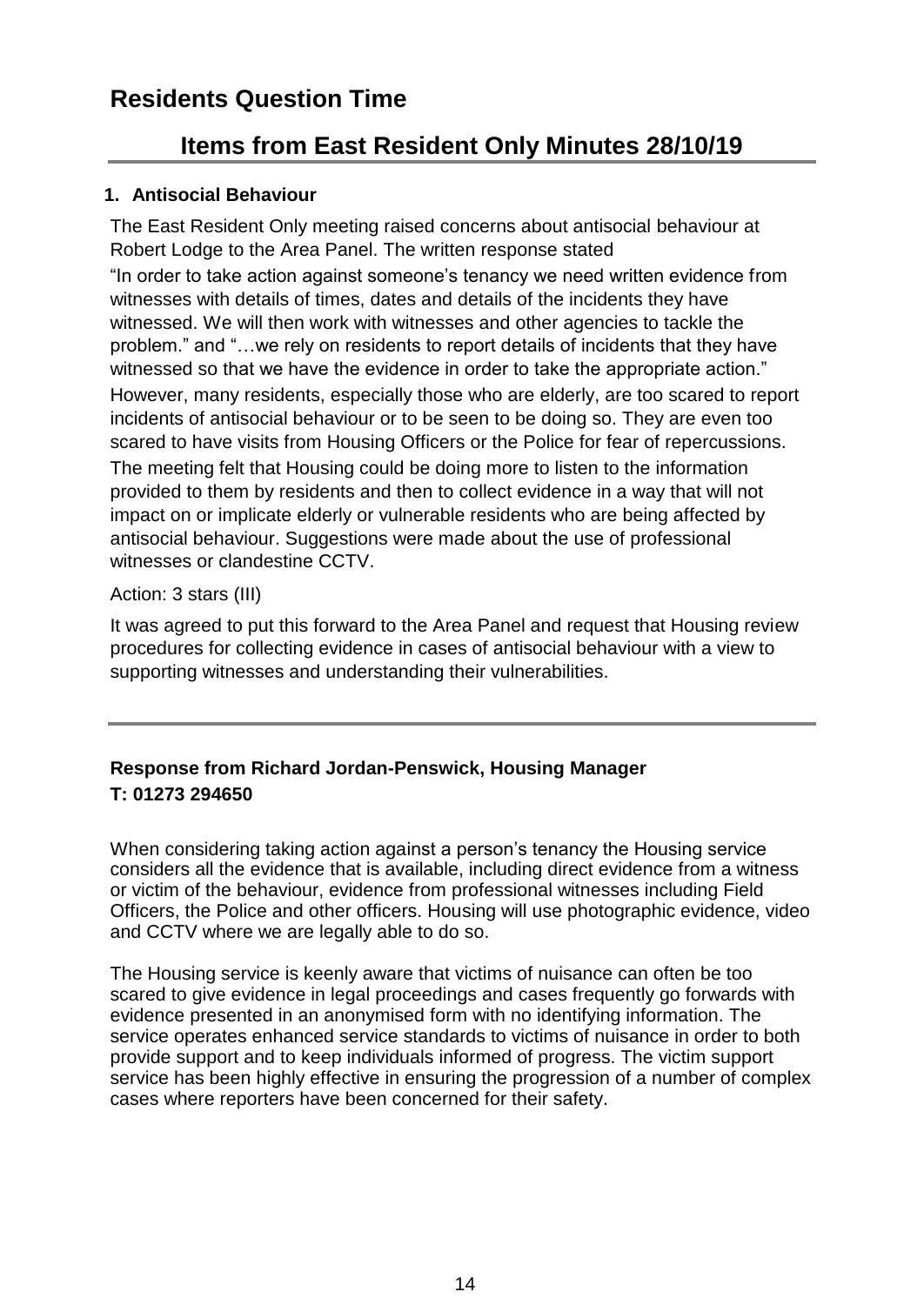#### **3. Refuse Collections**

In Woodingdean the bin lorries often miss a street, or several streets, when they are doing their rounds. This means that rubbish isn't collected for two weeks and residents can never be certain when it will be done.

In Robert Lodge the recycling is being collected at irregular times. Recently there have been collections very early in the morning and late at night, so people can't rely on when it will happen.

Action: 3 stars (**III**)

It was agreed to put this forward to the Area Panel and request confirmation of when regular refuse and recycling collections will recommence.

#### **Response from Jonathan Pyle, Assistant Business Support Manager, CityClean T: 01273 292929**

Following an investigation into the report of refuse and recycling not being collected on a regular basis and at irregular times, I have received confirmation from our Operations Team, that the service should now have returned to the planned schedule for collections in Woodingdean and the Operations Team are not aware of any current concerns over collections there.

There have been various reasons for delays to collections that have affected the regularity of collections since the Summer, which have now been resolved. Staff sickness over the summer and vehicle breakdowns both contributed to delays in both refuse and recycling being collected, as well as the fire at the Veolia depot in Hollingdean Lane. Whilst I cannot guarantee that there will not be any further issues with collections, we will continue to do our very best to ensure a regular and reliable service is provided to the residents, putting appropriate contingency plans in place where possible, although I am sure you can appreciate, sometimes there are circumstances outside of our control.

Residents should continue to contact CityClean directly should they have any concerns regarding collections of refuse or recycling.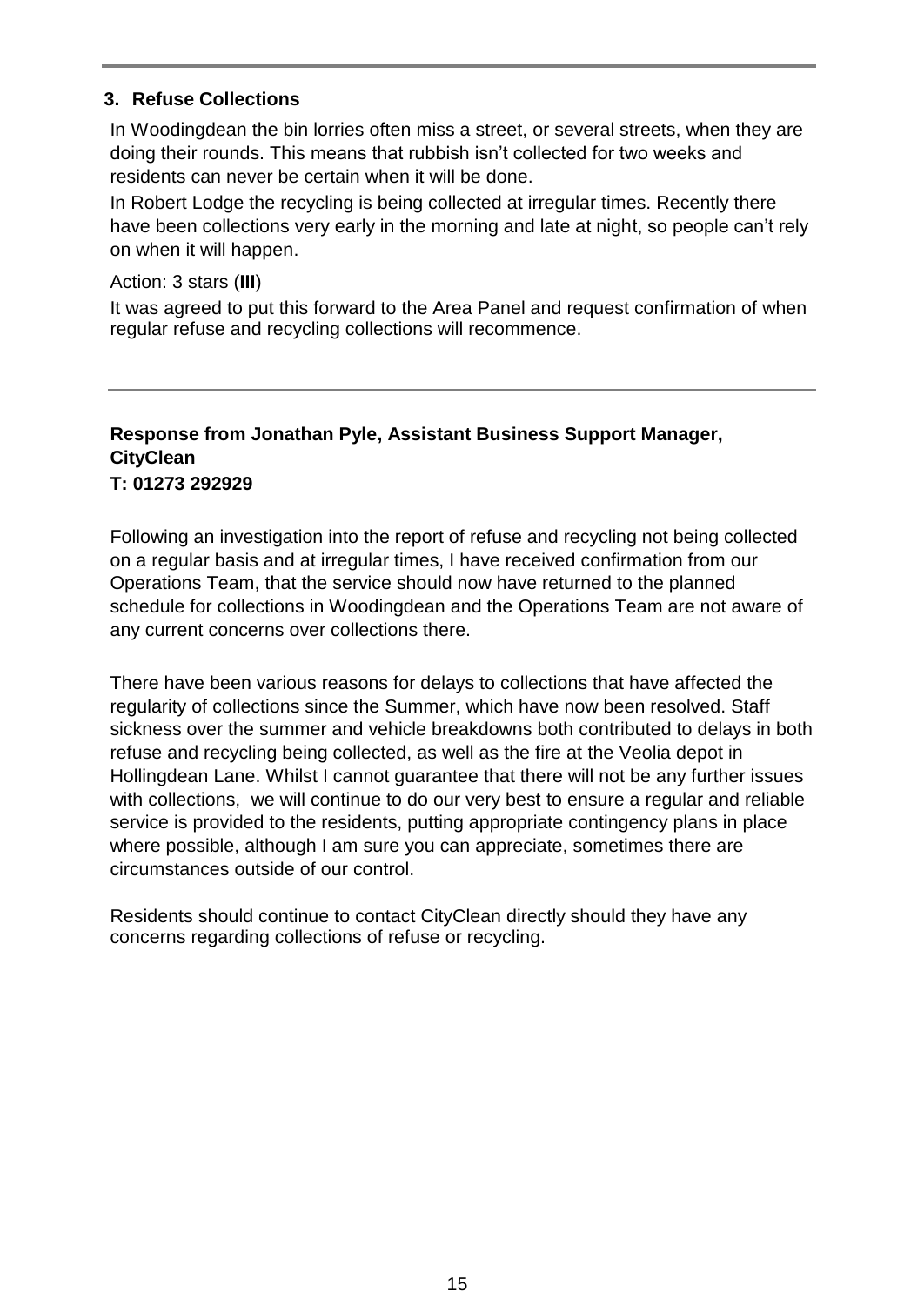# **Items for West Area Panel** 17/12/19

from the West Area Residents' Associations' meeting 29/10/19

## **1. What will help us build strong Residents Associations?**

West Area put forward to the Area Panel a number of suggestions and ideas for ways of building strong Residents Associations. The idea was for this to be part of a broad based, constructive discussion amongst all Resident Associations.

The written response to this item in the Area Panel agenda was the same as the response to an item from North Area. There was no response to the different points raised by West.

It was agreed to raise this again at Area Panel and ask for:

- A response to the issues raised
- An agreement to progress this discussion amongst all Residents' Associations, and look at constructive, practical ways of building stronger Associations.

Graham Dawes (Philip Court) has written a paper with some more detailed ideas about the role of Community Engagement Officers. It was agreed to also ask for this to go to the next Area Panel.

**Action: 3 stars (III)** for agenda setting meeting/inclusion in Area Panel agendas

\_\_\_\_\_\_\_\_\_\_\_\_\_\_\_\_\_\_\_\_\_\_\_\_\_\_\_\_\_\_\_\_\_\_\_\_\_\_\_\_\_\_\_\_\_\_\_\_\_\_\_\_\_\_\_\_\_\_\_\_\_\_\_\_\_\_\_\_\_\_\_\_\_\_

**Response**: This item will be addressed via a workshop with residents and BHCC officers

# **2. Streamline taxis**

Brighton and Hove City Council gives residents' representatives taxi vouchers for use with Streamline on 202020. Streamline appear to be unable to meet the needs of wheel-chair users, and are not providing a service suitable for people with disabilities.

Residents book accessible taxis in advance, but these often do not turn up, and when followed up, they are told there are no accessible taxis available, despite the booking. This has meant waits of an hour and a half or more. There seems to be a particular difficulty with assistance dogs.

This has left vulnerable residents stranded, in places they don't know and with no idea how they will get home. It is a significant obstacle facing residents in wheelchairs who wish to participate in residents meetings.

Residents have made individual complaints to the taxi company and on the Council's on-line form. However it is felt that the Council should be raising this issue directly with Streamline.

If Streamline is unable to meet the requirements of residents in wheel-chairs and with assistance dogs, then the Council should be sourcing an alternative provider.

Action: 3 stars (**III**) for agenda setting meeting/inclusion in Area Panel agendas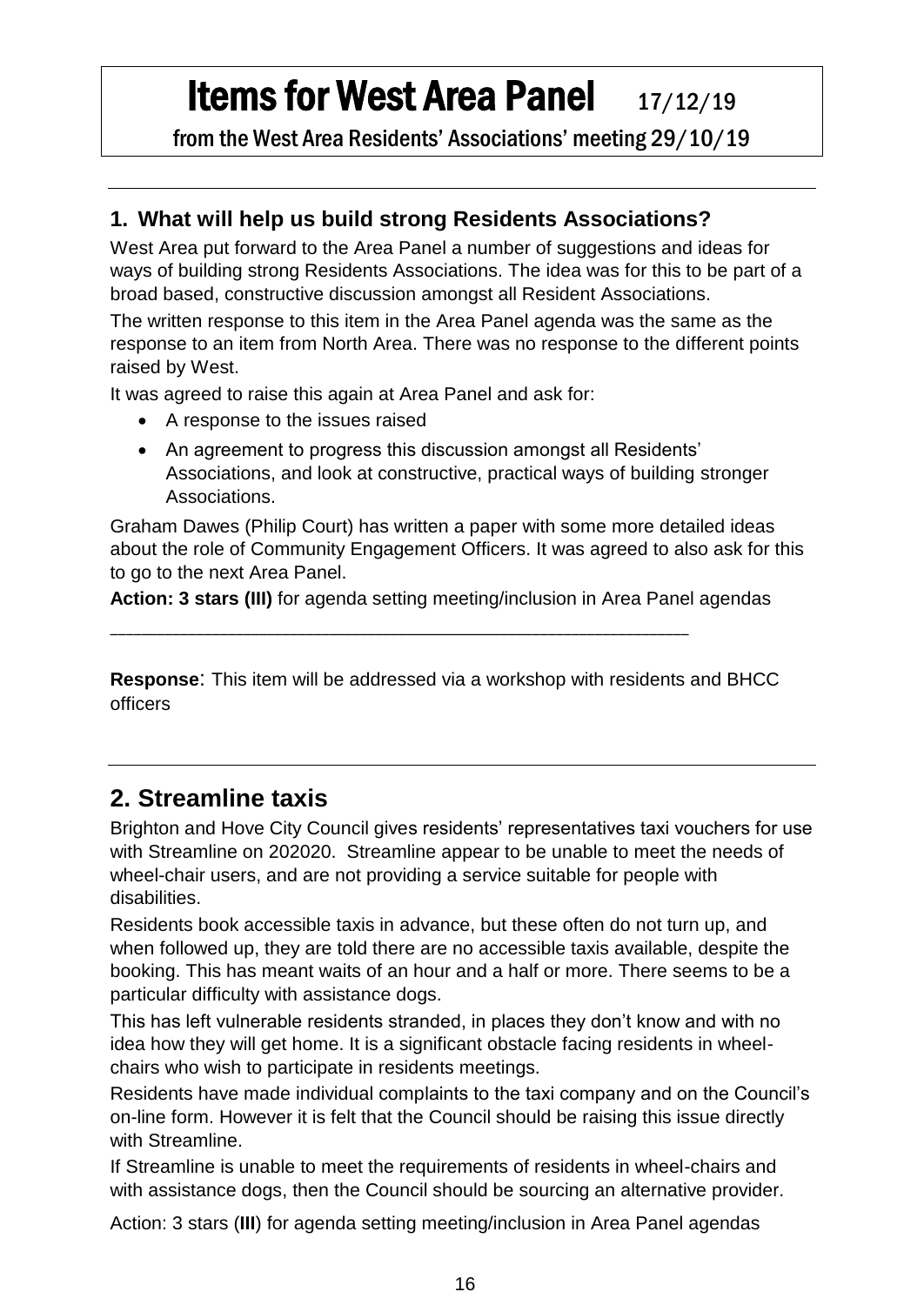**Response:** Jim Whitelegg, Regulatory Services Manager/Licensing & Trading Standards, Safer Communities. T: 01273 292438

 $\overline{\phantom{a}}$ 

\_\_\_\_\_\_\_\_\_\_\_\_\_\_\_\_\_\_\_\_\_\_\_\_\_\_\_\_\_\_\_\_\_\_\_\_\_\_\_\_\_\_\_\_\_\_\_\_\_\_\_\_\_\_\_\_\_\_\_\_\_\_\_\_\_\_\_\_\_\_\_\_\_\_\_\_\_\_\_\_\_\_\_\_\_\_\_\_\_

The council recognises the importance of having a mixed fleet as being the best way to provide transport for a range of passengers, including disabled and older passengers. The council's Taxi Licensing Policy sets out procedures and best practice with regard to transporting disabled passengers, as well as requirements regarding the number of wheelchair accessible vehicles within taxi fleets.

It is an offence for a taxi to refuse a disabled passenger and the taxi licensing team will investigate any complaints, We are unable to take formal action regarding waiting times although we can make the operator aware of the complaint and record any incidents on their file, which can be taken into consideration at renewal.

We recognise the problems disabled passengers face when accessing public transport and we're hoping to do a wider review of taxi provision in the city.

## **Response**: Emma Mcdermott, Head of Communities and Equality/ Communities, Equality & Third Sector

Housing Services had a payment system established with Streamline that means we are currently tied into using this form. The Community Engagement team will write to the Director of Streamline with the support of the council's regulatory service team to raise our concerns with their service and we will explore the possibility of a payment system that allows residents to use other firms in the city.

## **3. Access for elderly and disabled to large rubbish bins**

The re-positioning of rubbish bins from Conway Court to Sackville Road has highlighted a number of problems for elderly and disabled residents that have a wider relevance, as similar situations are occurring across the city.

- Elderly and disabled residents are not able to use the foot-bar to lift the lid of the bins, so can't open them to dispose of rubbish.
- Elderly and disabled residents are not able to walk the considerable distance from their flat to the bins.
- Elderly and disabled residents are often not able to carry rubbish. It has been suggested that they make multiple trips with very small bags, but this doesn't resolve the problem.
- Alternative methods of collection for the elderly and disabled are complicated and unreliable.

It was agreed to ask the Council for proposals about how they can improve access to rubbish collection services so they are useable by their disabled and elderly residents.